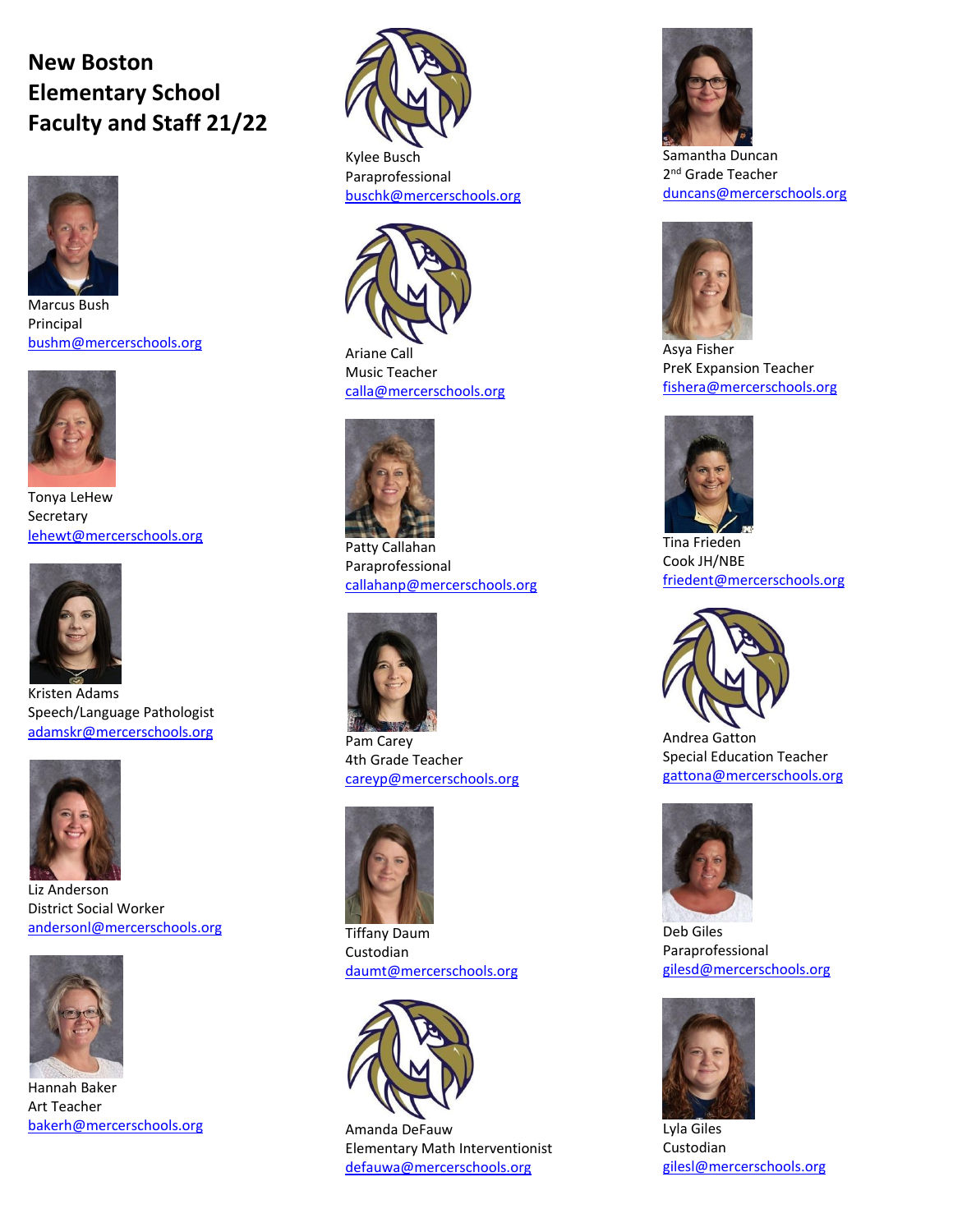

Katie Hill RTI Math/Barton Reading Para [hillka@mercerschools.org](mailto:hillka@mercerschools.org)



Jennifer Hockenberry Paraprofessional – Library Clerk [hockenberryj@mercerschools.org](mailto:hockenberryj@mercerschools.org)



Amy Hofer Resource Teacher [hoferam@mercerschools.org](mailto:hoferam@mercerschools.org)



Angie King Paraprofessional [kinga@mercerschools.org](mailto:kinga@mercerschools.org)



Holly Lamkin Nurse [lamkinholly@mercerschools.org](mailto:lamkinholly@mercerschools.org)



Nikole Lenz Paraprofessional [lenzn@mercerschools.org](mailto:lenzn@mercerschools.org)



Mick Louck PE [louckm@mercerschools.org](mailto:louckm@mercerschools.org)



Joan Luxmore Cook [luxmorej@mercerschools.org](mailto:luxmorej@mercerschools.org)



Michaela Matlick 4<sup>th</sup> Grade Teacher [matlickmi@mercerschools.org](mailto:matlickmi@mercerschools.org)



Amy Molburg Title I [molburga@mercerschools.org](mailto:molburga@mercerschools.org)



Kaylie (Morrison) Meyers 3 rd Grade [meyersk@mercerschools.org](mailto:meyersk@mercerschools.org)



Cassidy Murray Preschool [murrayc@mercerschools.org](mailto:murrayc@mercerschools.org)



Brianna Nelson PreK Expansion Paraprofessional [nelsonb@mercerschools.org](mailto:nelsonb@mercerschools.org)



Miranda Nimrick 3 rd Grade [nimrickm@mercerschools.org](mailto:nimrickm@mercerschools.org)



Jennifer Olson Kindergarten [olsonjen@mercerschools.org](mailto:olsonjen@mercerschools.org)



Kyrstin Plohr Kindergarten Teacher [plohrk@mercerschools.org](mailto:plohrk@mercerschools.org)



Taylor Saey Speech/Spec. Ed Administrator [saeyt@mercerschools.org](mailto:saeyt@mercerschools.org)



Sharon Scott Pre K Expansion Paraprofessional [scotts@mercerschools.org](mailto:scotts@mercerschools.org)